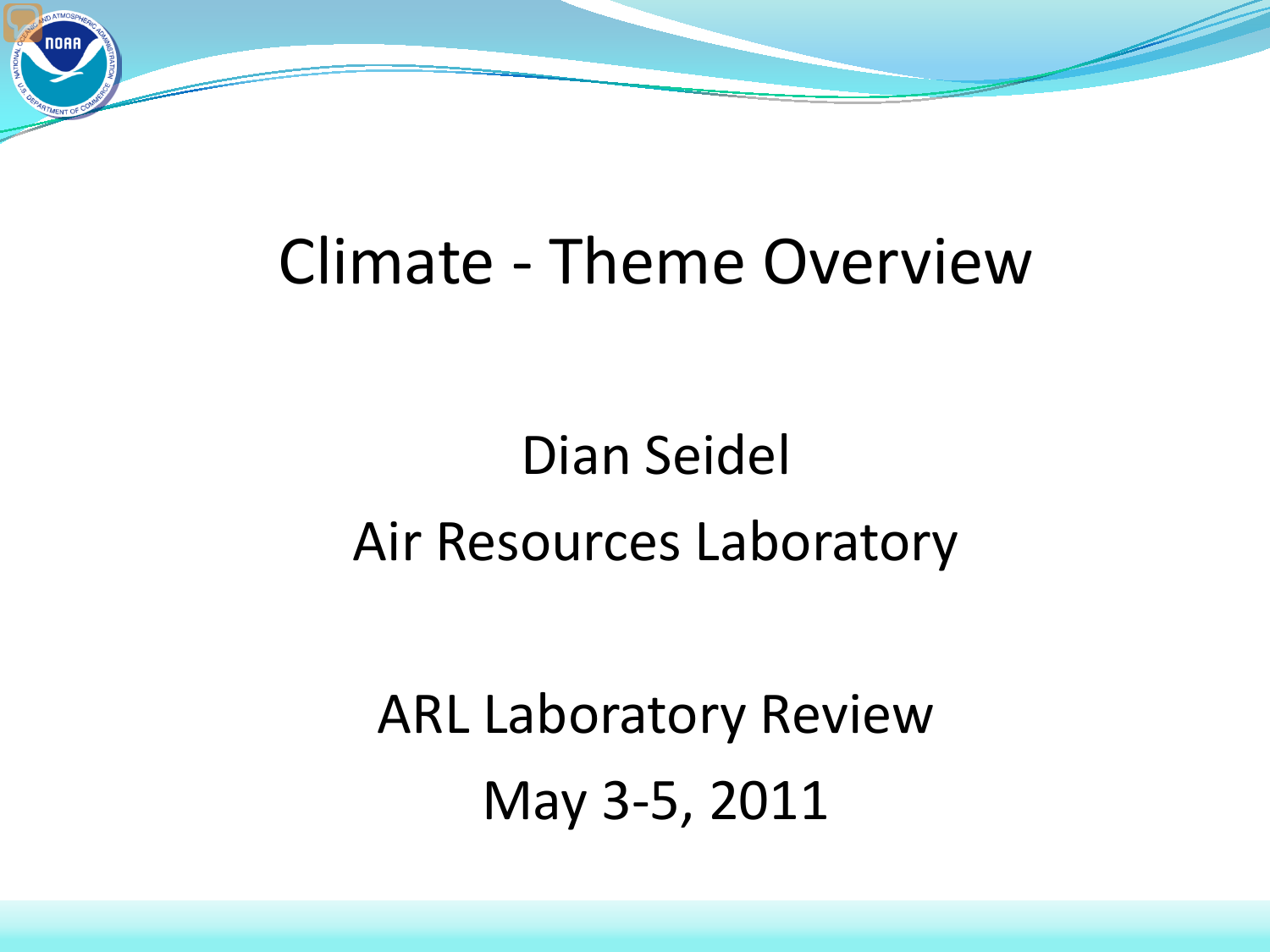#### Scope and Goals of ARL's Climate Program

- Climate Observing Networks
- Goal: To develop *in situ* observational networks to meet climate needs
- Climate Variability and Change Analysis
- Goal: To advance understanding of upper-air climate changes
- Regional Climate Modeling
- Goal: To develop a NOAA modeling capability for regional climate projections, including comprehensive uncertainty analysis

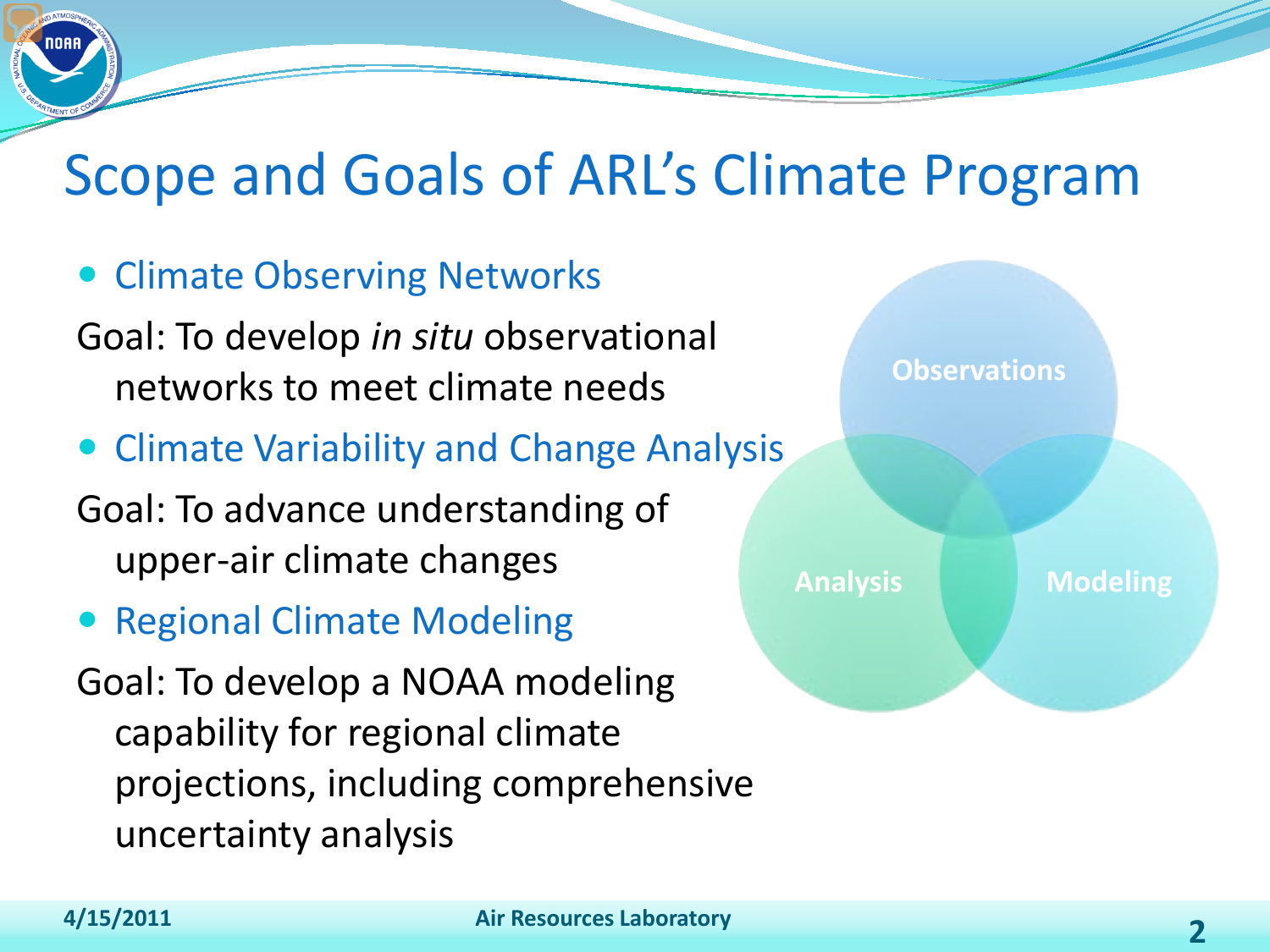#### Driver: NOAA Next Generation Strategic Plan

**Long-Term Goal: Climate Adaptation and Mitigation**

#### *An informed society anticipating and responding to climate and its impacts*

- Objective: Improved scientific understanding of the changing climate system and its impacts
- Objective: Assessments of current and future states of the climate system that identify potential impacts and inform science, service, and stewardship decisions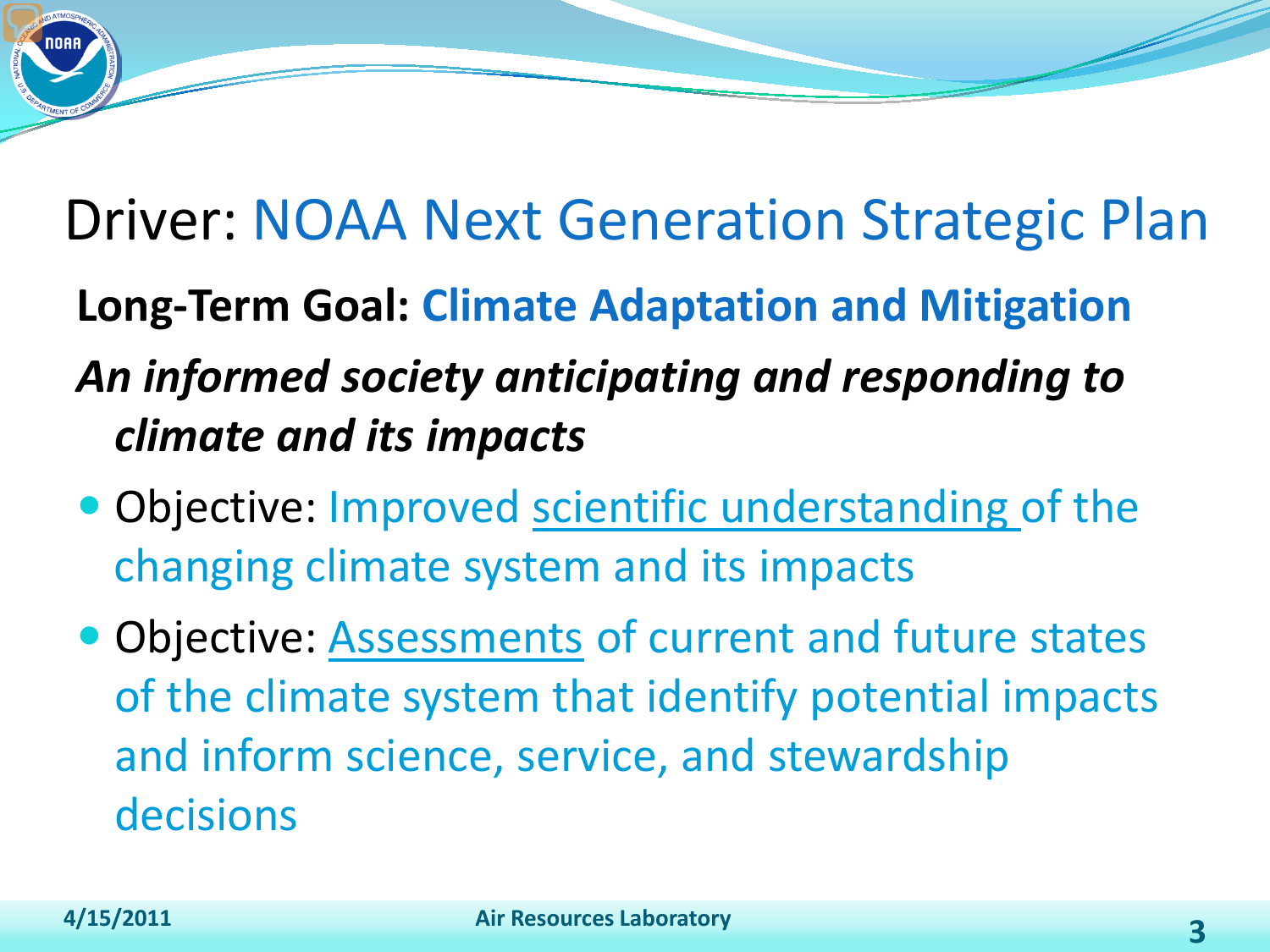#### Selected Other Drivers:

- Provide monitoring, assessment, and analysis of the climate system through high quality observations … as well as modeling capabilities (Global Change Research Act, National Weather Service Organic Act, Coastal Zone Management Act, US Ocean Action Plan).
- NOAA's Climate Goal will focus on improving the utility of its observations by integrating climate observations … and analyzing data derived from these observing systems …(Research in NOAA: Toward Understanding and Predicting Earth's Environment A Five -Year Plan: FY 2008–2012)
	- Collecting and delivering regular, systematic, and **reliable climate data and information** with **rigorous scientific standards** and easy data access by customers—that document and describe the current and evolving state of the climate system …
	- Producing **reference data sets** that provide improved climate information
	- Conducting observational, diagnostic, and modeling **research to improve understanding of physical mechanisms and processes** … that will lead to improved climate models and climate predictions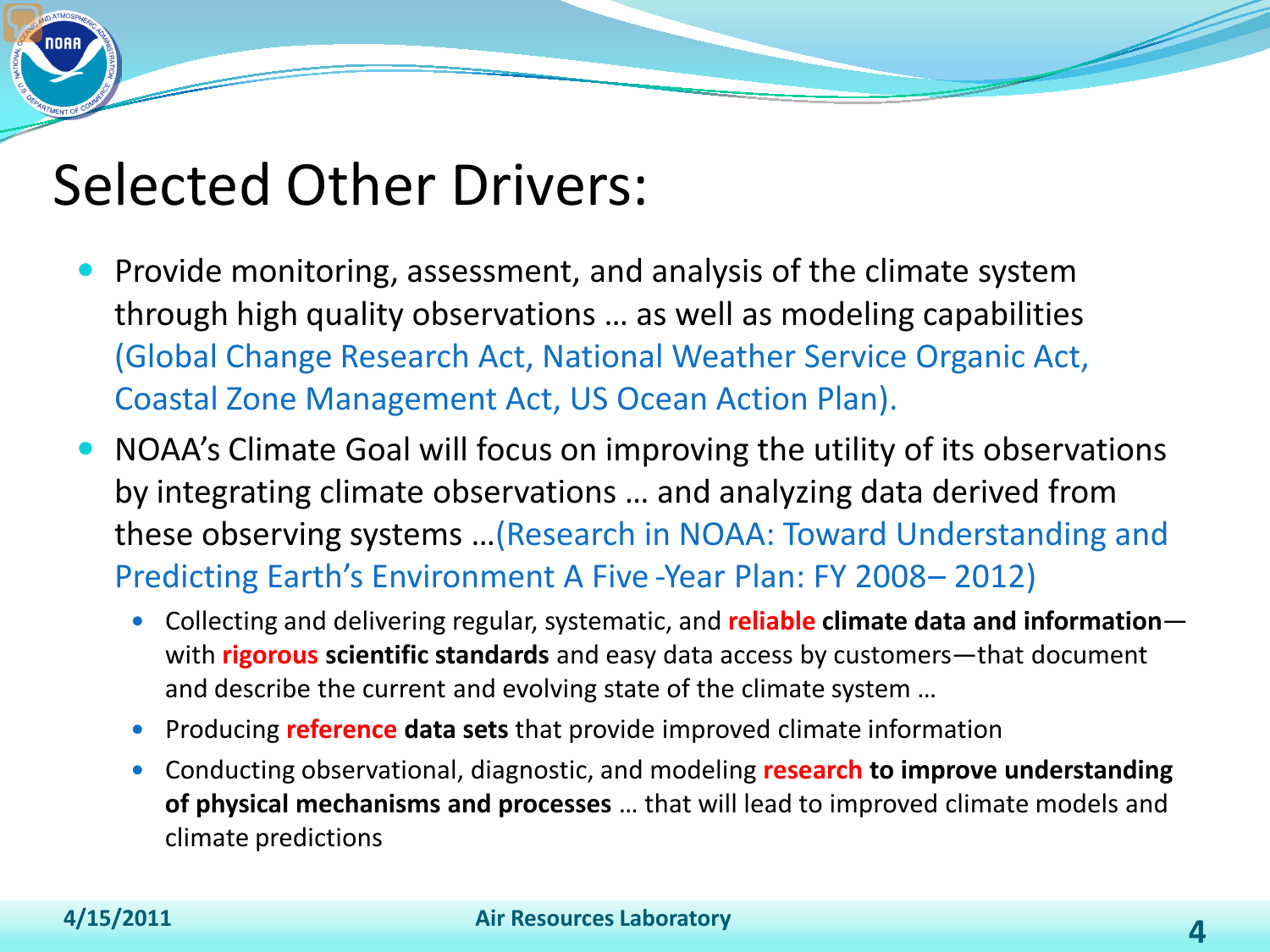# Brief History of ARL Climate Efforts: Climate Observing Networks **Oak Ridge Silver Spring**



- 1950s and 1960s Development of expertise in high-quality surface and tower observations for basic research and turbulence and dispersion applications.
- 1970s and 1980s Application to contemporary air quality issues, e.g., acid deposition.
- 1990s to present Application to emerging climate issues, including energy, carbon and water budgets, and reference observations.
- 1960s -1980s Analysis of global radiosonde and ozone profile observations, US cloudiness and sunshine records.
- 1990s ARL's baseline observing network and sounding programs form basis of new climate lab. Recognition of inadequacies of sonde data for humidity and temperature trends.
- 2000s to present Advocacy of reference upper-air observations and associated research

**4/15/2011 Air Resources Laboratory 5**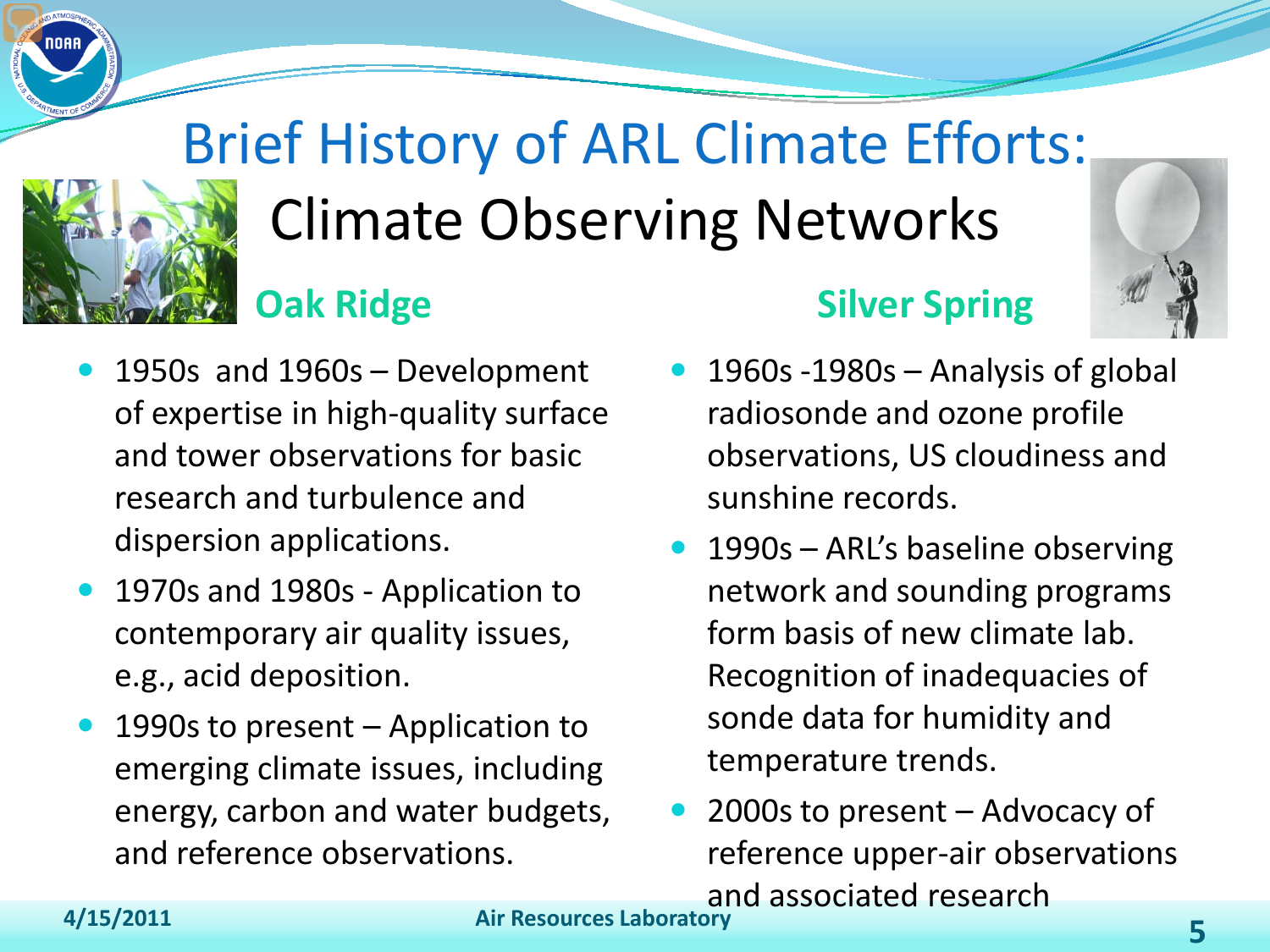# Brief History of ARL Climate Efforts: Climate Variability and Change Analysis

- Pioneering analyses of upper-air• (temperature & humidity) and surface climate (1970s) Dataset intercomparisons (2000s) Analyses of vertical profile of temperature trends (2000s)
- Recognition of data homogeneity and metadata issues (1990s)





**4/15/2011 Air Resources Laboratory 6**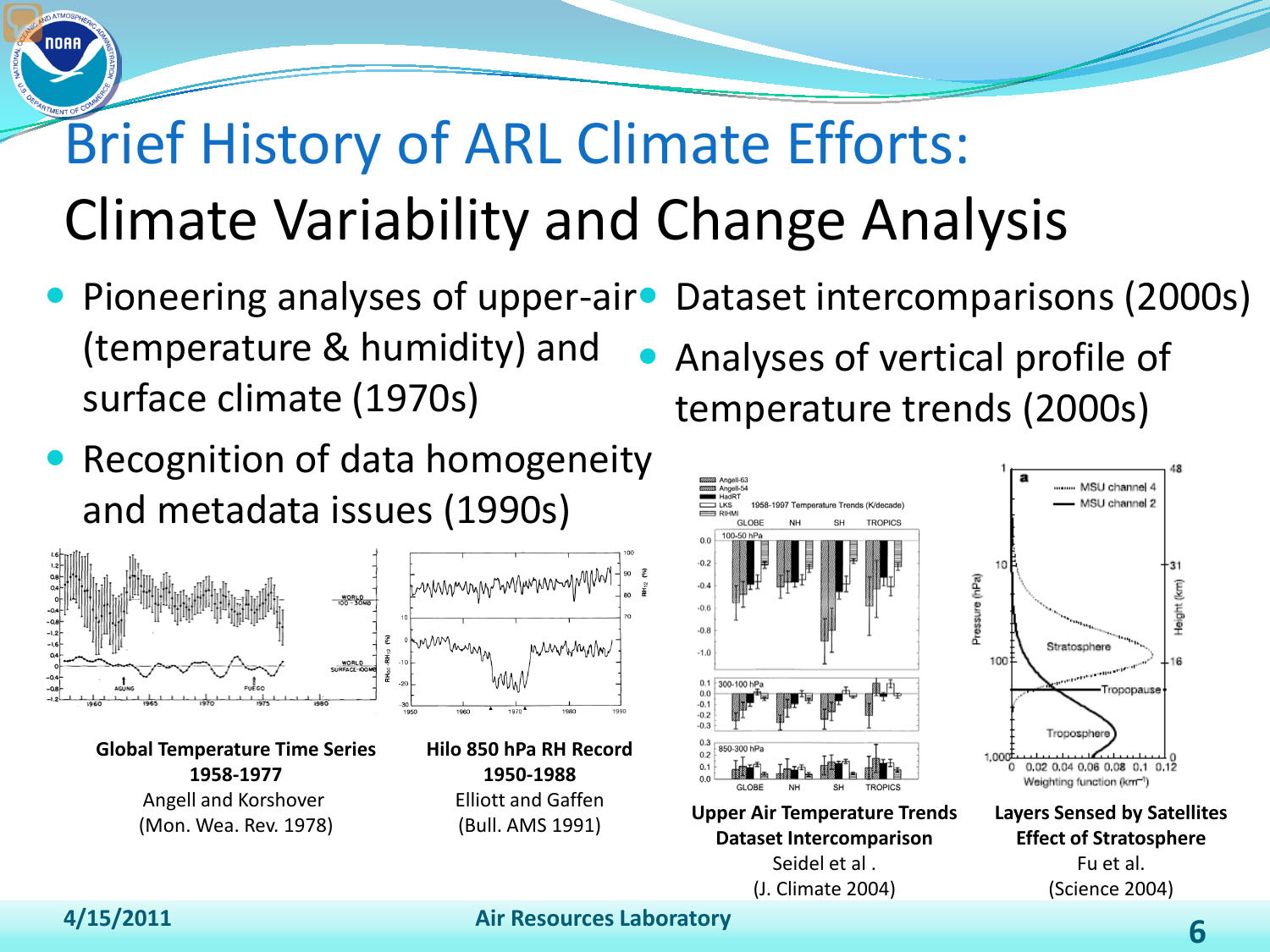# Brief History of ARL Climate Efforts: Regional Climate Modeling

- 2001: ARL began regional climate model development
- Collaborative partnerships



- University of Illinois at Urbana-Champaign
- Weather Research and Forecasting modeling community
- University of Maryland, College Park (2011)
- Goal: Provide reliable climate information at regionallocal scales, using state-of-art science and technology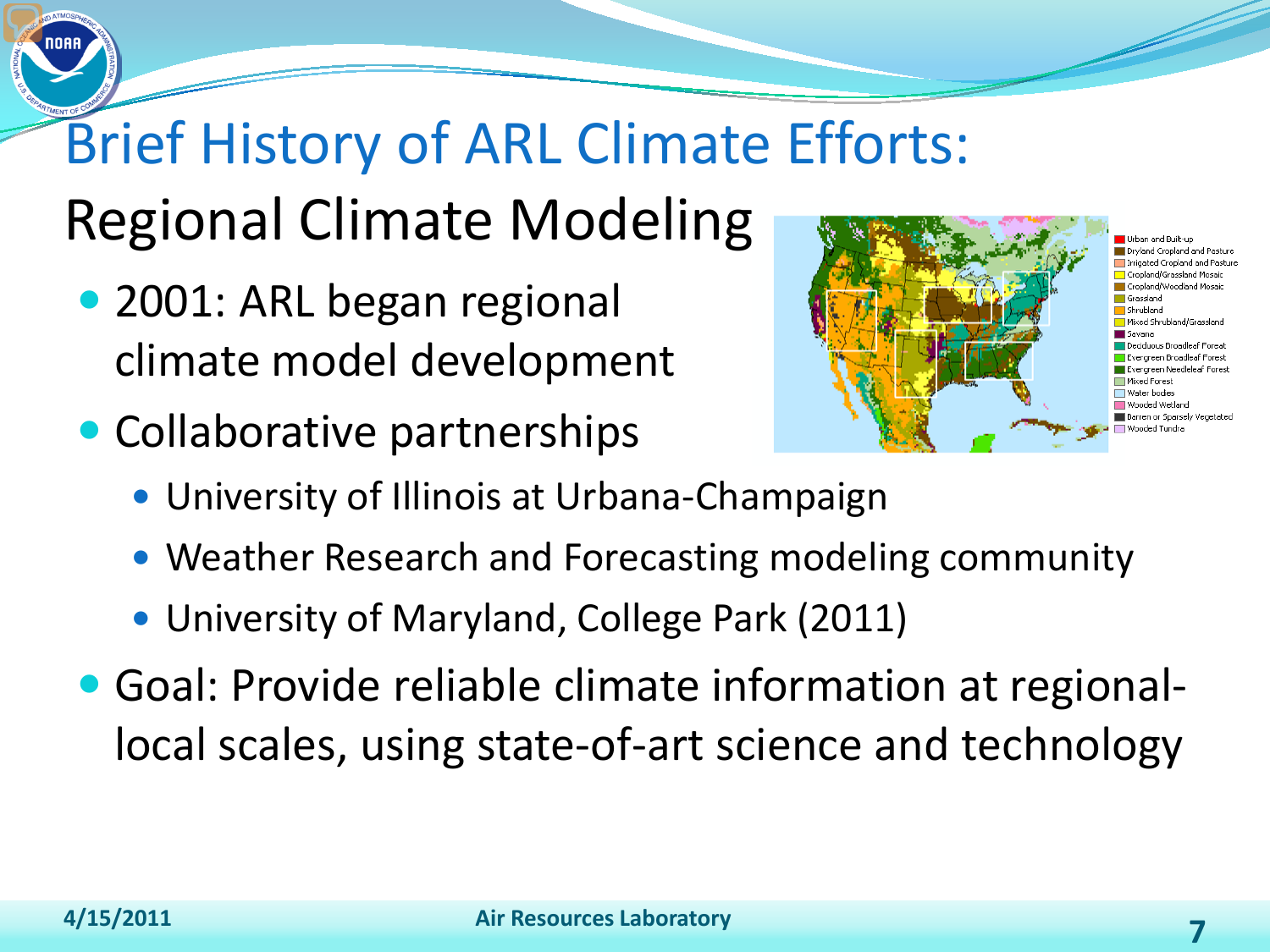#### Guiding Philosophies

- **Identify emerging issues where ARL can contribute** significantly
- **Engage in evolving scientific debate**
- ◆ Pay attention to data quality and associated uncertainties
- **Collaborate with pre-eminent colleagues at relevant US** and international institutions, particularly within NOAA
- **\*** Communicate results through peer-reviewed publications and scientific conferences, and with the general public
- Contribute to and support scientific assessment activities
- Maintain strong long-term capabilities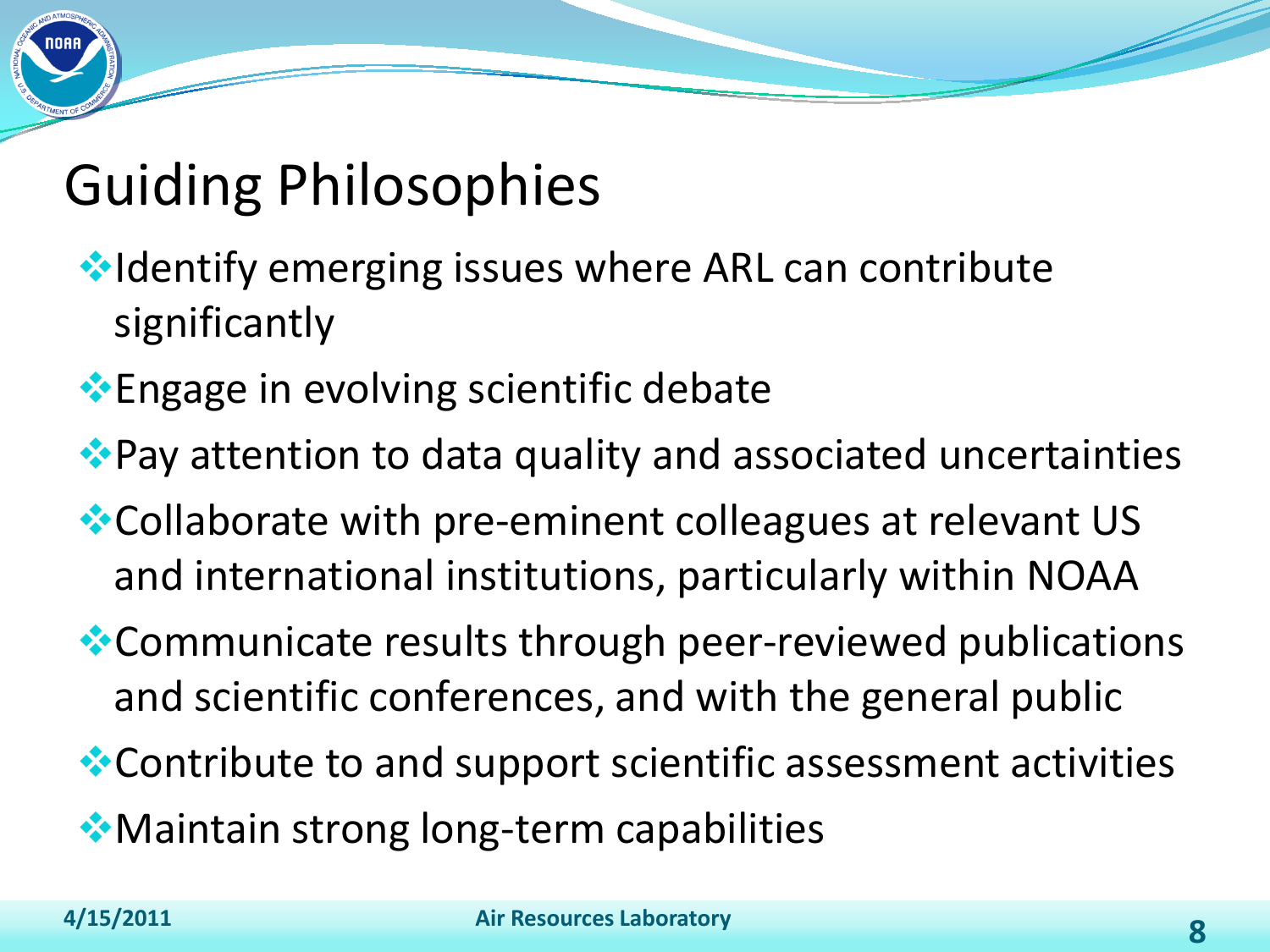# Overview of ARL's Current Climate Program Climate Observing Networks

- Surface Energy Budget Network (Tilden Meyers)
- Surface Climate Reference Networks (Bruce Baker)
- POSTERS:
	- $\bullet$  Utilizing land surface models for gap-filling energy and CO<sub>2</sub> exchange rates (Tilden Meyers)
	- Automated Solid Precipitation Measurement (John Kochendorfer)
	- In situ and satellite measurements of land surface skin temperature (Praveena Krishnan)
	- Testing and Evaluation of the Best Aircraft Turbulence (BAT) Probe for Airborne Research (Ed Dumas)
	- GCOS Reference Upper Air Network (Dian Seidel)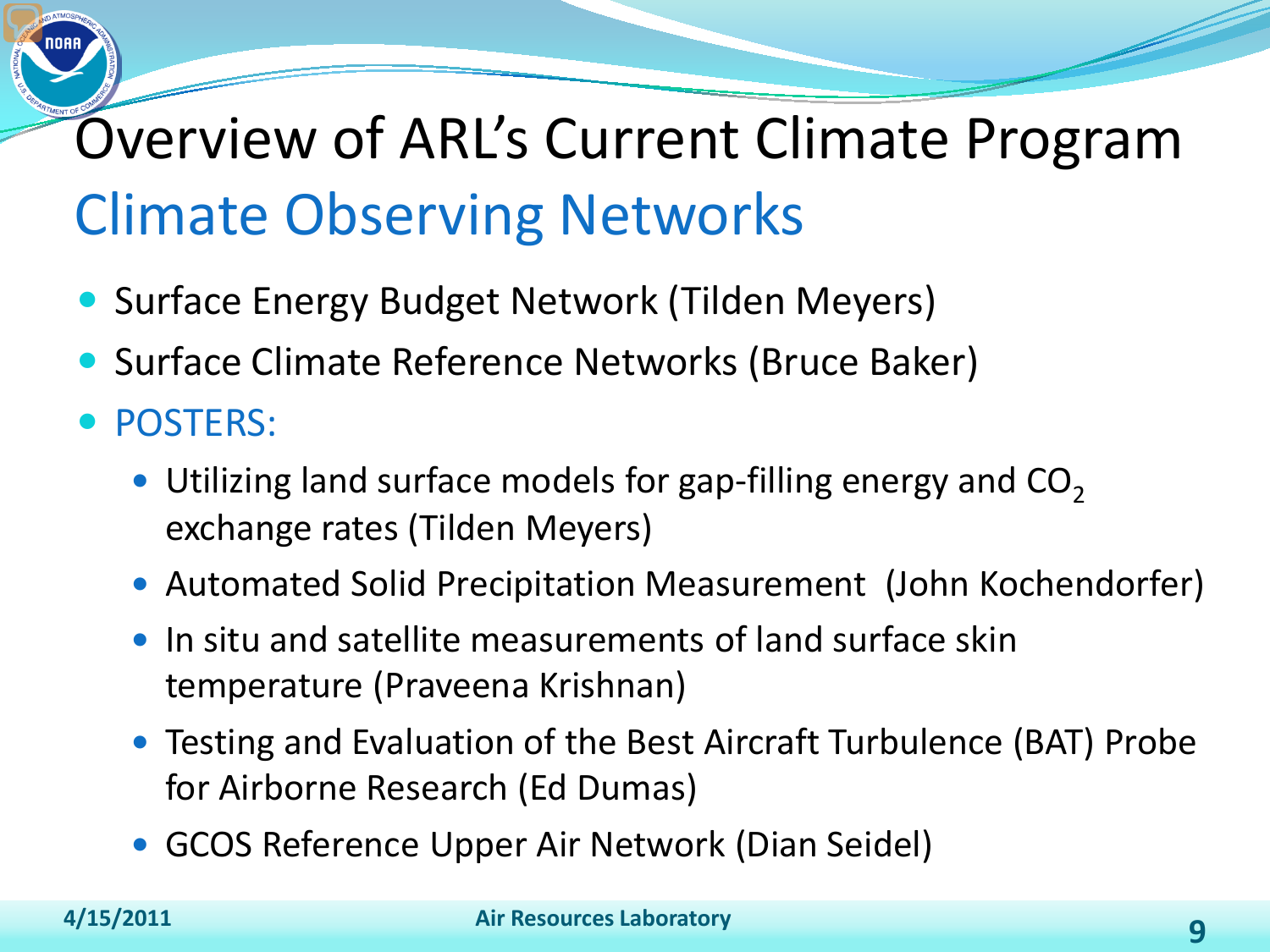## Overview of ARL's Current Climate Program Climate Variability and Change Analysis

- Understanding Upper-Air Climate Change
	- Part I: Changes in the vertical temperature profile (Melissa Free)
	- Part II. Stratospheric temperature trends and links to other climate changes (Dian Seidel)
- POSTERS:
- Climatology of the global planetary boundary layer (Yehui Zhang)
- Changes in cloudiness in the US from surface observations (Melissa Free)
- ARL contributions to national and international scientific assessments
- PODCAST: What the upper atmosphere reveals about climate http://www.oar.noaa.gov/podcast/arl/arl-1.php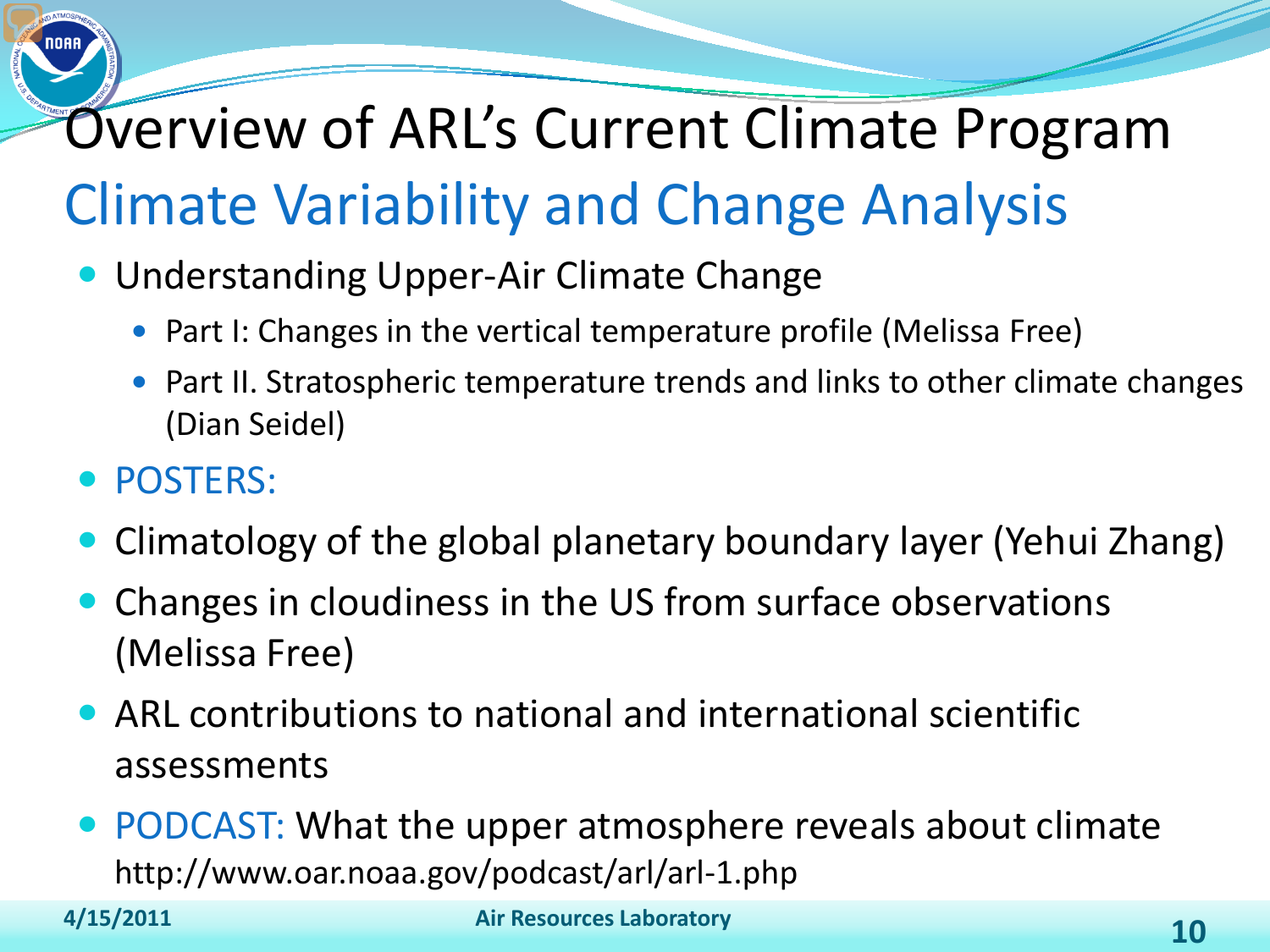### Overview of ARL's Current Climate Program Regional Climate Modeling

- POSTER: Regional Climate Modeling (Julian Wang)
- Poster describes:
	- Need for climate information at regional-local scales
	- Model development philosophy
	- Major model improvements
	- Recent research results